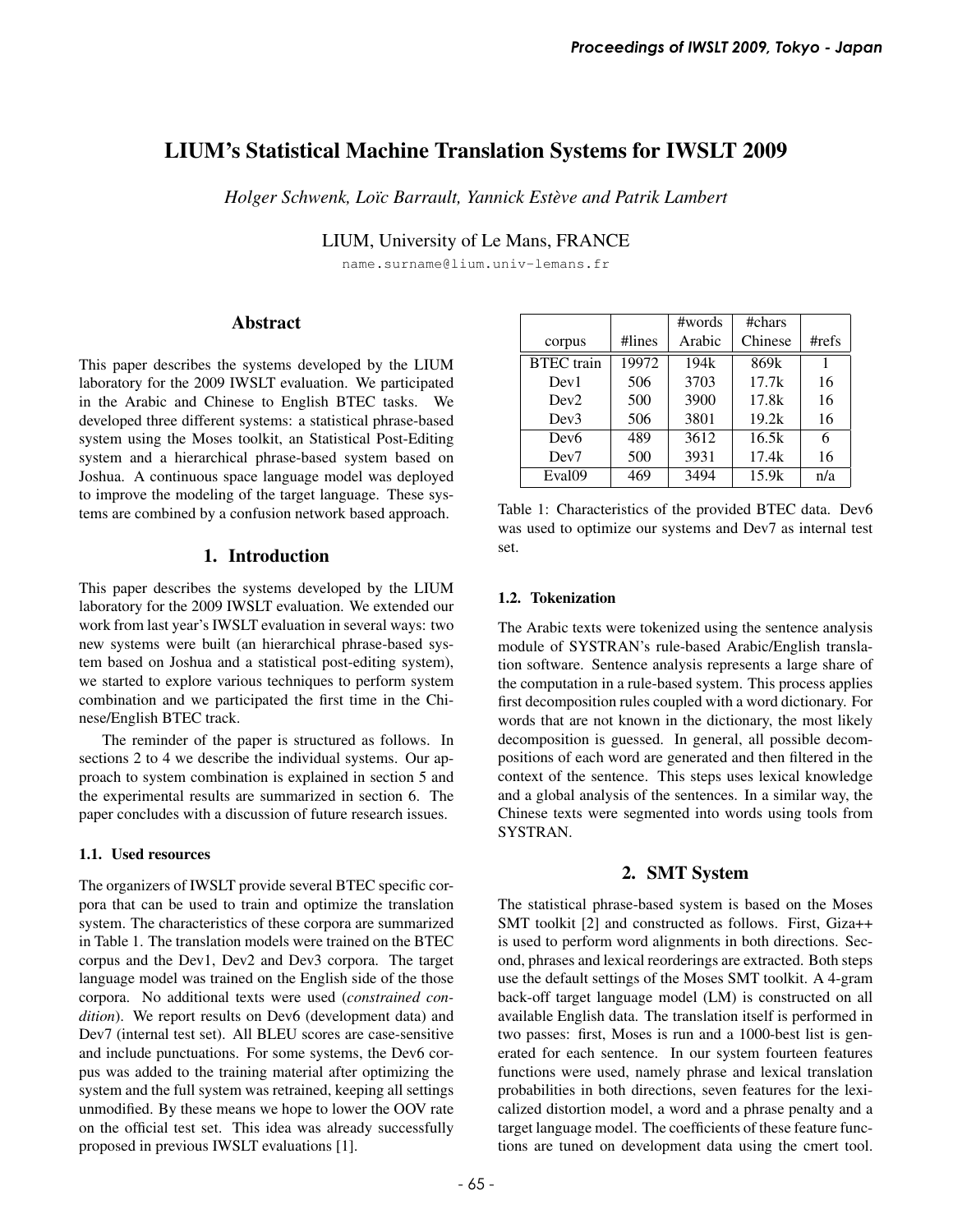

Figure 1: Architecture of the SMT system.

These 1000-best lists are then rescored with a continuous space 4-gram LM and the weights of the feature functions are again optimized, this time using the open source numerical optimization toolkit Condor [3]. This basic architecture of the system is summarized in Figure 1.

#### 2.1. Continuous space language model

For the BTEC task, there are less than 400k words of indomain English texts available to train the target language models. This is a quite limited amount in comparison to tasks like the NIST machine translation evaluations for which several billion words of newspaper texts are available. Therefore, as in previous work, we applied the so-called continuous space language model. The basic idea of this approach is to project the word indices onto a continuous space and to use a probability estimator operating on this space [4]. Since the resulting probability functions are smooth functions of the word representation, better generalization to unknown n-grams can be expected. A neural network can be used to simultaneously learn the projection of the words onto the continuous space and to estimate the  $n$ -gram probabilities. This is still a n-gram approach, but the language model posterior probabilities are "interpolated" for any possible context of length  $n - 1$  instead of backing-off to shorter contexts. This approach is expected to take better advantage of the limited amount of training data.

Training is performed with the standard backpropagation method using weight decay and a re-sampling algorithm [5]. In our experiments, a reduction of the perplexity of about 17% was obtained.



Figure 2: Comparison of SMT and SPE systems.

### 3. SPE System

In the last years, there is increasing interest in the interaction between rule-based and statistical machine translation. A popular and successful idea is *statistical post editing* (SPE) [6, 7]. The principle idea is to train an SMT system to correct the outputs of a rule-based translation system. This is shown in figure 2. The operation performed by the rulebased translation system could also be seen as a very good tokenization or preprocessing, that actually performs many of the translation steps. Therefore, the task of the SMT system itself is very simplified. Accordingly, we argue that an SMT and SPE system are only two extreme cases of the interaction between tokenization/preprocessing and translation itself. An interesting question is whether both systems can be combined since the SPE system somehow already includes an SMT system. This was investigated in this work.

### 4. Hierarchical System

Hierarchical phrase-based translation systems [8] are an interesting alternative to the standard phrase-based systems. Recently, the large-scale parsing-based statistical machine translation tool "Joshua" has been made available under a open source license [9]. This decoder is written in Java and is scalable by the use of parallel and distributed computing. In [10], Joshua achieves competitive results in comparison to Moses and we have decided to experiment with Joshua during the IWSLT campaign.

The entire statistical system based on Joshua was built in a similar way as the SMT system. First, the tool "berkeleyAligner" is used to perform alignments instead of Giza++, according to the recommendations in the documentation of the Joshua tool kit. Then, grammar rules are extracted from these alignments. The same 4-gram LM as in the SMT sys-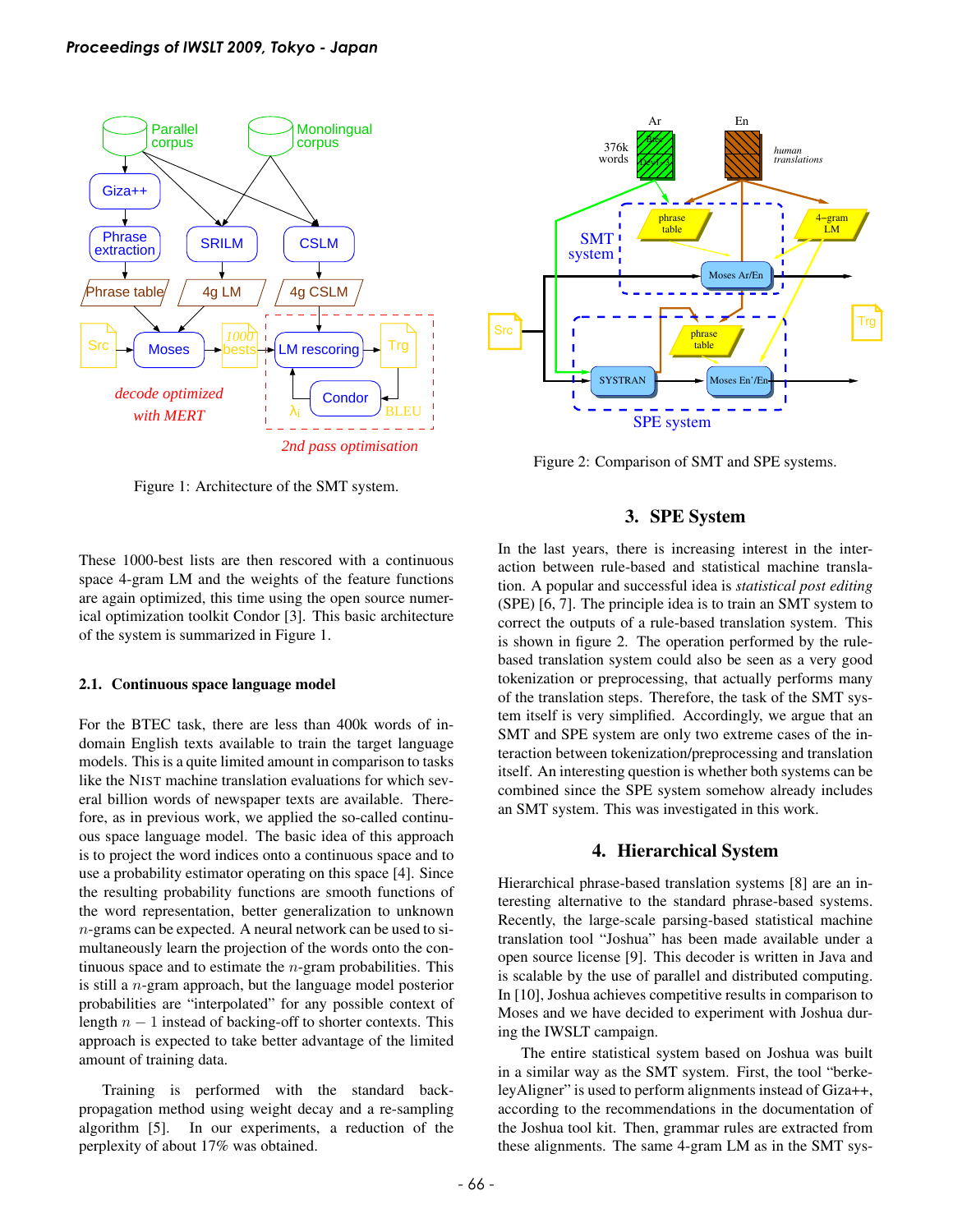

Figure 3: System architecture of the hierarchical system – see text for details.

tem was used with Joshua. Weights were optimized on the development set (Dev6) using the provided Z-MERT procedure. The grammar rules extraction tools and Z-MERT are provided in the Joshua toolkit. Figure 3 summarizes the architecture of the Joshua translation system.

### 5. System combination

The system combination approach is based on confusion network decoding as described in [11, 12] and shown in Figure 4. The protocol can be decomposed into three steps :

- 1. 1-best hypotheses from all M systems are aligned and confusion networks are built.
- 2. All confusion networks are connected into a single lattice.
- 3. A 4-gram language model is used to decode the resulting lattice and the best hypothesis is generated.

#### 5.1. Hypotheses alignment and confusion network generation

For each segment, the best hypotheses of  $M - 1$  systems are aligned against the last one used as backbone. The alignment is done with the TER tool [13], without any tuning performed at this step (default edit costs are used). M confusion networks are generated in this way. Then all the confusion networks are connected into a single lattice by adding a first and last node. The probability of the first arcs must reflect how well such system provides a well structured hypothesis (good order). In our experiments, no tuning was done at this step, and we chose equal prior probabilities for all systems.



Figure 4: MT system combination.

A preliminary version of our system combination tools were used during this evaluation period and only two systems could be combined. Creating a confusion network based on more than one alignment is not obvious and some decisions have to taken in account to efficiently merge the alignments. When combining two systems, the confusion networks are built directly from the result of the alignment (which is trivial in this case). Also, this version does not use a translation score for each word, as provided by the individual translation systems. Instead, we used weights equal to the priors.

### 5.2. Decoding

The decoder is based on the token pass decoding algorithm. The scores used to evaluate the hypotheses are the following:

- the system score : this replaces the score of the translation model. Until now, the words given by all systems have the same probability which is  $\frac{1}{M}$ .
- the language model (LM) probability. The 4-gram LM used for the combination is the same than the one used by each single system.

It is obvious that this combination framework is not optimal, but as we can see in the results section, this simple architecture can already achieve improvements when combining only two systems.

## 6. Experimental Evaluation

The case-sensitive BLEU scores for the various systems are summarized in Table 2. The Moses phrase-based systems achieved the best performance for both language pairs. This is contrast to other studies which report that hierarchical systems outperform phrase-based systems, in particular when translating from Chinese to English. We are currently investigating how to better optimize our hierarchical systems built with Joshua.

Rescoring the n-best lists with the continuous space LM achieved an improvement of 1.2 BLEU on the internal test set for the Arabic/English SMT system, and 0.6 BLEU for the SPE system. Due to time constraints, the continuous space LM was not applied on the hierarchical system. The improvements obtained by the CSLM are generally smaller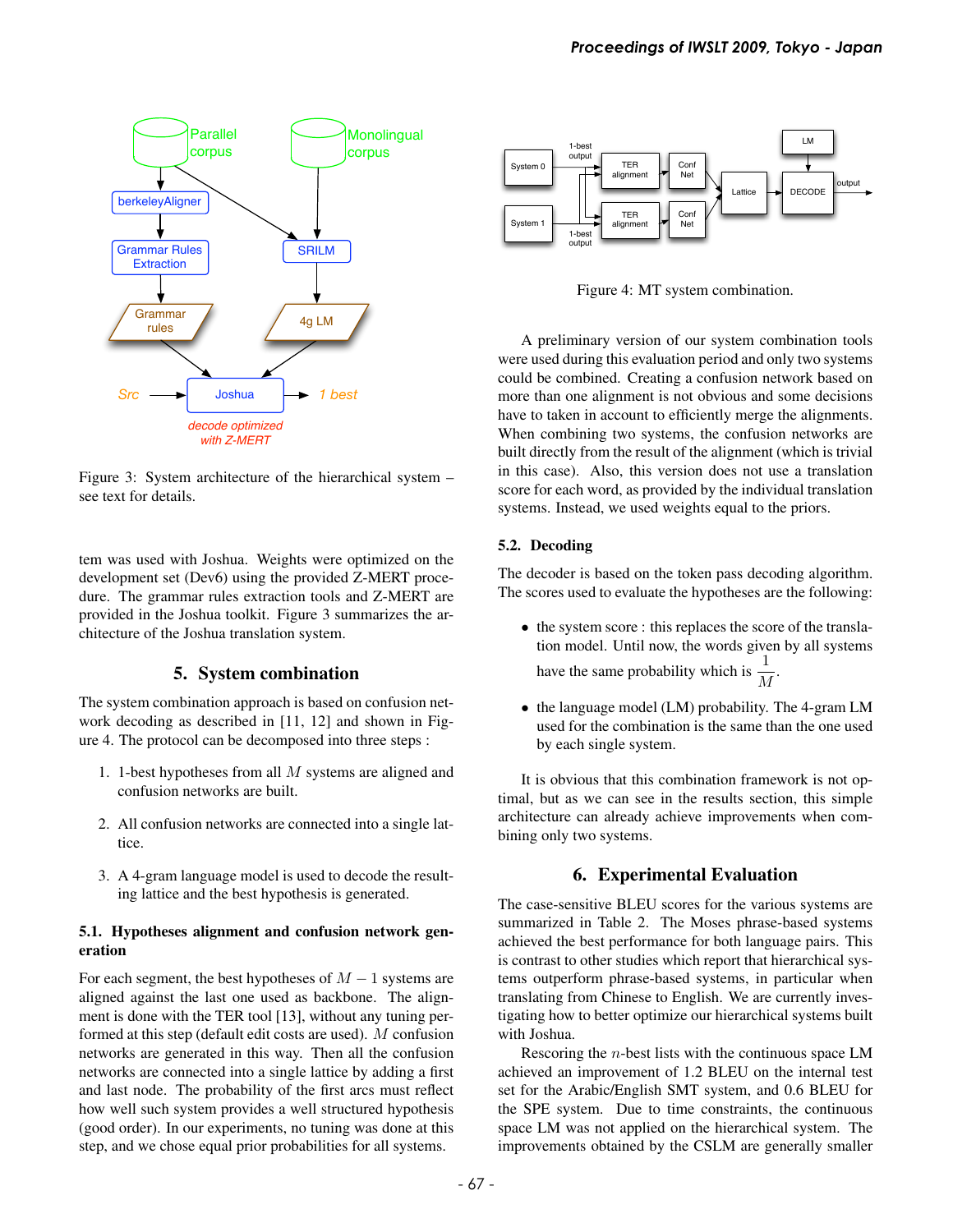| Approach:               |             | <b>SMT</b>   |       | Hierarchical |       | <b>SPE</b>      |       |  |
|-------------------------|-------------|--------------|-------|--------------|-------|-----------------|-------|--|
|                         |             | <b>Moses</b> |       | Joshua       |       | SYSTRAN + Moses |       |  |
| Train bitexts           | LM          | Dev          | Test  | Dev          | Test  | Dev             | Test  |  |
| Arabic/English:         |             |              |       |              |       |                 |       |  |
| Btec+Dev123             | back-off    | 53.58        | 53.41 | 53.05        | 53.49 | 50.22           | 47.55 |  |
|                         | <b>CSLM</b> | 54.54        | 54.61 |              |       | 51.31           | 48.13 |  |
| Btec+Dev1236            | back-off    |              |       | n/a          | 54.00 |                 |       |  |
|                         | <b>CSLM</b> | n/a          | 54.75 |              |       |                 |       |  |
| <b>Chinese/English:</b> |             |              |       |              |       |                 |       |  |
| Btec+Dev1-3             | back-off    | 33.30        | 41.29 | 28.54        | 39.78 | 29.32           | 40.83 |  |
|                         | <b>CSLM</b> | 33.65        | 41.71 |              |       | 30.90           | 41.23 |  |

Table 2: Comparison of the BLEU scores of all the systems. The systems marked in bold were used for system combination. All systems are tuned on Dev6 and tested on Dev7. CSLM denotes the continuous space language model.

when translating from Chinese to English: 0.4 BLEU for both the SMT and SPE system.

Adding the Dev6 data to the bitexts was only performed for the Arabic/English systems. It yielded an improvement of 0.5 BLEU points for the hierarchical system, but not significant gain for the SMT system.

#### 6.1. System Combination

In all the system combination experiments, the corpus Dev7 was used as development corpus in order to select the two systems to combine. The results are presented in table 3

| <b>Systems</b> |             | Arabic/English | Chinese/English |  |  |
|----------------|-------------|----------------|-----------------|--|--|
| <b>SMT</b>     | back-off    | 53.41          | 41.29           |  |  |
|                | <b>CSLM</b> | 54.75          | 41.71           |  |  |
| <b>SPE</b>     | back-off    | 47.55          | 40.83           |  |  |
|                | <b>CSLM</b> | 48.13          | 41.23           |  |  |
| Hierarchical   | back-off    | 54.00          | 39.78           |  |  |
|                | <b>CSLM</b> |                |                 |  |  |
| $SMT + SPE$    | back-off    | 54.34          | 39.63           |  |  |
|                | <b>CSLM</b> | 54.40          | 42.55           |  |  |
| $SMT + Hier$ . | back-off    | 55.54          | 40.30           |  |  |
|                | <b>CSLM</b> | 55.89          | 40.18           |  |  |
| $SPE + Hier.$  | back-off    | 51.62          | 38.95           |  |  |
|                | <b>CSLM</b> | 54.84          |                 |  |  |

Table 3: System combination on Dev7 corpus.

When the initial systems have a different level of performance, then the result of the combination is hardly predictable. For example, when combining SMT and SPE for Zh/En, an improvement of 0.84 BLEU points (respectively to the best single system) is observed even if SPE system alone performs much worse. On the contrary, the combination of SMT and SPE for Ar/En decreases the results.

This is not the case when systems have similar performances. It appears that the combination of the best 2 systems gives the best performance. In the end, systems SMT + Joshua for Ar/En and SMT + SPE for Zh/En were selected for combination.

#### 6.2. Performance on the evaluation data

The best performing system combinations were submitted as primary systems to the IWSLT 2009 evaluation. In addition, the following contrastive runs were submitted for scoring:

- The individual SMT and SPE systems for Arabic/English
- The SMT, SPE and hierarchical systems for Chinese/English

The results provided by the organizers are summarized in table 4. There are several notable differences in comparison to the performances observed on the internal test data. First of all, for Arabic/English system combination did not work very well on the official test set: we only achieve an improvement of 0.5 BLEU with respect to the best individual system. There was a gain of 1.1 BLEU points on the internal test set. This may be explained by the fact the hierarchical system seems to perform badly on the official test data: it is 1.3 BLEU points worse than the SMT system.

Looking at Chinese/English, we observe the opposite effect: system combination works better on the official test set (+1.6 BLEU) in comparison to the internal test set (+0.8 with respect to the best individual system). Again, this may be explained by the performance of the individual systems. It appears in fact the the SPE system achieves better result on the official test data than the SMT system. We are currently investigating the possible reasons for those observations.

### 7. Conclusion and discussion

This paper described the statistical machine translation systems developed by the LIUM laboratory for the 2009 IWSLT evaluation. We participated in the BTEC Arabic and Chinese/English tasks. For both language pairs, an SMT system based on Moses, an hierarchical system based on Joshua and an SPE system was developed. Initial system combination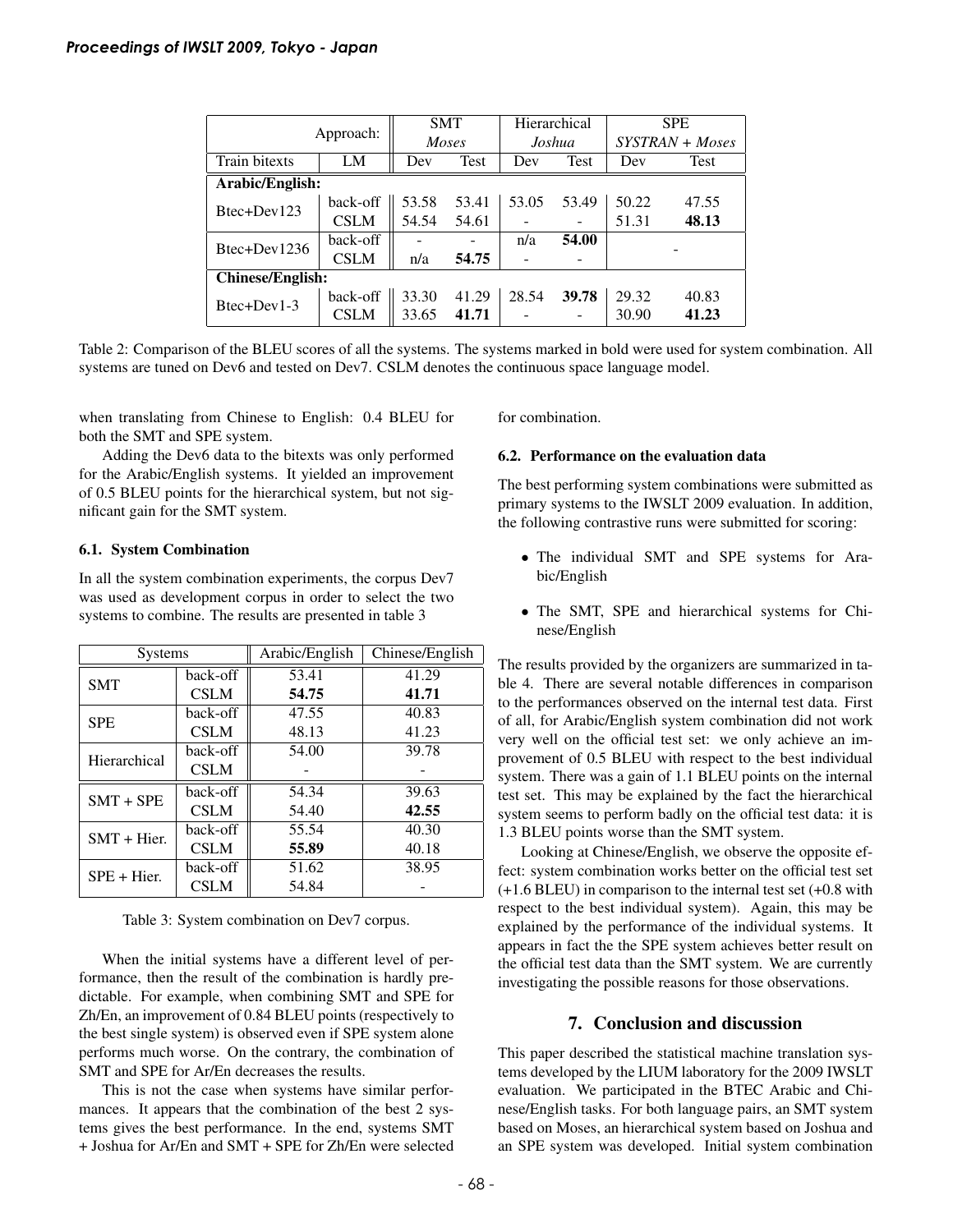|                        | <b>BLEU</b> | meteor | f1     | prec   | recl   | wer    | per    | ter     | gtm    | nist   |
|------------------------|-------------|--------|--------|--------|--------|--------|--------|---------|--------|--------|
| Arabic/English         |             |        |        |        |        |        |        |         |        |        |
| primary (SMT+Hier)     | 0.5086      | 0.7315 | 0.7789 | 0.8238 | 0.7387 | 0.3669 | 0.3295 | 30.3340 | 0.7460 | 7.1976 |
| contrastive1 (SMT)     | 0.5035      | 0.7397 | 0.7762 | 0.7981 | 0.7554 | 0.3643 | 0.3247 | 30.6900 | 0.7544 | 7.7605 |
| contrastive2 (Hier)    | 0.4906      | 0.7306 | 0.7743 | 0.8084 | 0.7429 | 0.3788 | 0.3391 | 31.2500 | 0.7400 | 7.3100 |
| <b>Chinese/English</b> |             |        |        |        |        |        |        |         |        |        |
| primary (SMT+SPE)      | 0.4014      | 0.6076 | 0.6653 | 0.7143 | 0.6226 | 0.4921 | 0.4378 | 41.4800 | 0.6768 | 6.1194 |
| contrastive1 (SMT)     | 0.3604      | 0.5958 | 0.6546 | 0.6955 | 0.6182 | 0.5310 | 0.4586 | 45.3230 | 0.6708 | 6.1984 |
| contrastive2 (SPE)     | 0.3853      | 0.6428 | 0.6788 | 0.6809 | 0.6767 | 0.5035 | 0.4389 | 43.3890 | 0.6743 | 6.9109 |
| contrastive3 (Hier)    | 0.3189      | 0.5623 | 0.6431 | 0.7140 | 0.5850 | 0.5596 | 0.4861 | 45.0430 | 0.6406 | 4.5253 |

Table 4: Results on the official 2009 test data

experiments yielded improvements in the BLEU score of up to 1.6 BLEU points.

After the official evaluation period, we added some features to our system combination scheme. In the decoder, a fudge factor has been included in order to weight the probabilities given by the language model and those available in the lattice. Moreover, a null-arc and a length penalty have been added. The probabilities computed in the decoder can now be expressed as follow :

$$
log(P_W) = \sum_{n=0}^{Len(W)} [log(P_{ws}(n)) + \alpha P_{lm}(n)] \quad (1)
$$

$$
+ Len_{pen}(W) + Null_{pen}(W)
$$

where  $Len(W)$  is the length of the hypothesis,  $P_{ws}(n)$ is the score of the  $n^{th}$  word,  $P_{lm}(n)$  is its LM probability,  $Len_{pen}(W)$  is the length penalty of the word sequence and  $Null_{pen}(W)$  is the penalty associated with the number of null-arcs crossed to obtain the hypothesis.

Those features have been tuned using the Dev7 corpus for the Arabic-English task. The official test set has been reprocessed with this new setup and a BLEU score of 51.74 was obtained. This is an improvement of 0.88 BLEU points compared to the previous system combination and of 1.39 relatively to the best single system. The next step will be to enable the combination of more than two systems.

#### 7.1. Acknowledgments

This work has been partially funded by the French Government under the project INSTAR (ANR JCJC06 143038) and the European project FP7 EUROMATRIXPLUS. We are very thankful to Jean Senellart and Jean-Baptiste Fouet from the company SYSTRAN S.A. who provided the support for the Arabic and Chinese tokenization.

#### 8. References

- [1] A. Mauser, R. Zens, E. Matusov, S. Hasan, and H. Ney, "The RWTH statistical machine translation system for the IWSLT 2006 evaluation," in *IWSLT*, 2007, pp. 103– 100.
- [2] P. Koehn et al., "Moses: Open source toolkit for statistical machine translation," in *ACL, demonstration session*, 2007.
- [3] F. V. Berghen and H. Bersini, "CONDOR, a new parallel, constrained extension of powell's UOBYQA algorithm: Experimental results and comparison with the DFO algorithm," *Journal of Computational and Applied Mathematics*, vol. 181, pp. 157–175, 2005.
- [4] Y. Bengio, R. Ducharme, P. Vincent, and C. Jauvin, "A neural probabilistic language model," *JMLR*, vol. 3, no. 2, pp. 1137–1155, 2003.
- [5] H. Schwenk, "Continuous space language models," *Computer Speech and Language*, vol. 21, pp. 492–518, 2007.
- [6] L. Dugast, J. Senellart, and P. Koehn, "Statistical postediting on SYSTRAN's rule-based translation system," in *Second Workshop on SMT*, 2007, pp. 179–182.
- [7] M. Simard, N. Ueffing, P. Isabelle, and R. Kuhn, "Rulebased translation with statistical phrase-based postediting," in *Second Workshop on SMT*, 2007, pp. 203– 206.
- [8] D. Chiang, "Hierarchical phrase-based translation," *Computational Linguistics*, vol. 33, no. 2, pp. 201–228, 2007.
- [9] Z. Li, C. Callison-Burch, S. Khudanpur, and W. Thornton, "Joshua: Open source, parsing-based machine translation," *The Prague Bulletin of Mathematical Linguistics*, no. 91, 2009.
- [10] B. Chen, D. Xiong, M. Zhang, A. Aw, and H. Li, "I2r multi-pass machine translation system for iwslt 2008," in *IWSLT*, 2008.